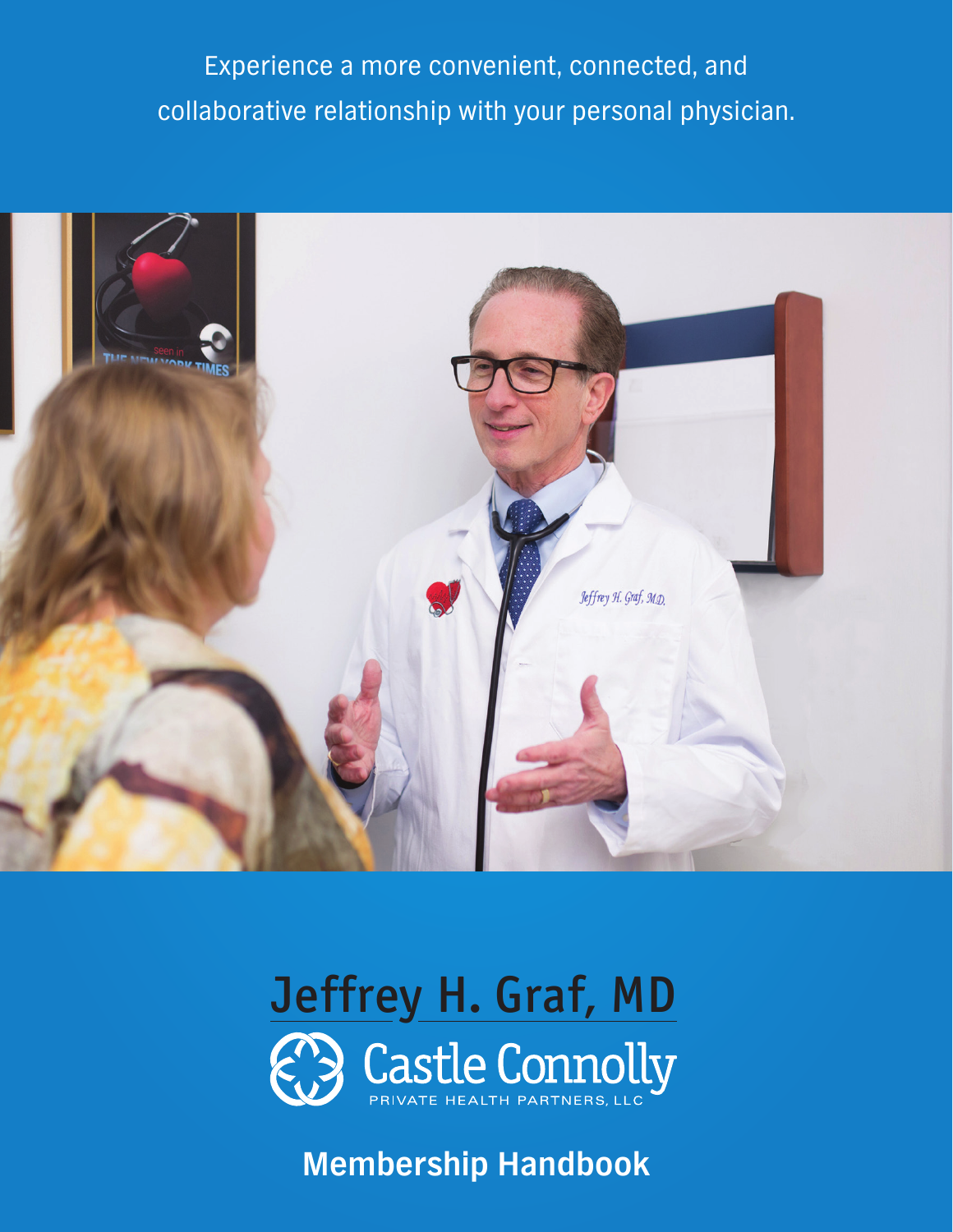We are pleased that you have chosen to become a<br>"Member" of Graf CCPHP, LLC\* (the "Company"). "Member" of Graf CCPHP, LLC\* (the "Company"). By doing so, you will be introduced to a special, personalized approach to your healthcare that affords you enhanced access to and means of communicating with your chosen physician, Dr. Jeffrey H. Graf, MD (your "Physician"), as well as a broad range of what we call value-added practice enhancements ("Enhancements") provided by the Company.

> The items and services listed in this Membership Handbook ("Handbook") are designed to improve your healthcare delivery experience by, among other things, providing you with ready, convenient, and enhanced connectivity to your Physician and by supporting your wellbeing.

**This Handbook is part of your Membership Agreement. Please read it carefully and let us know if you have any questions.** 



**www.grafccphp.com phone: (917) 460-7646 email: grafmemberservices@ccphp.net**

\* Graf CCPHP, LLC, the membership organization referenced in this Handbook, is sometimes also referred to as "Graf CCPHP" or as "Jeffrey H. Graf, MD Castle Connolly Health Partners, LLC," as shown in the logo below. Graf CCPHP, LLC is acting on behalf of and at the direction of Dr. Jeffrey H. Graf, pursuant to a Business Associate Agreement (as defined in the Health Insurance Portability and Accountability Act of 1996, as amended ("HIPAA")), to assist Dr. Graf to inform you about, and to help make available, the Enhancements described in this Handbook.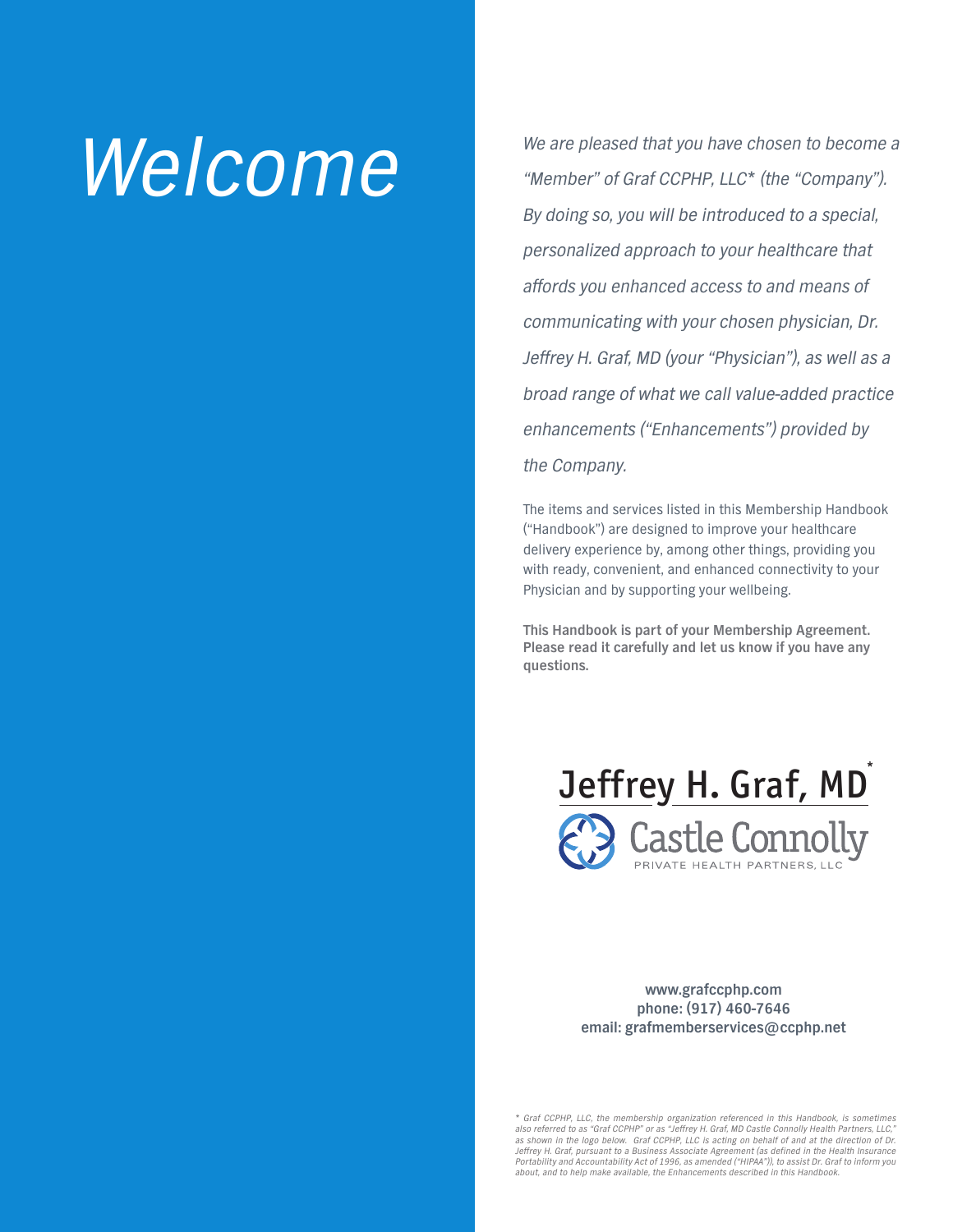# **ENHANCEMENTS1**

#### **A.HEALTHCARE DELIVERY EXPERIENCE**

The Company will work with the Practice and your Physician to make available the following, to enhance your healthcare delivery experience:

**1. Panel Limits.** A limited membership panel in order to enable your Physician to provide you with personalized care and attention to your individual needs. The Company will also arrange for your Physician to agree to be available to provide the Professional Services described in this Handbook on the Schedule titled, "Professional Services."

**2. Communications Access.** Telephone, cellular phone, facsimile, and e-mail service, for your Physician, coupled with information on how you can contact you Physician through those means (collectively, the "Communications Enhancements"). Your Physician has agreed to be generally available to communicate with you (or your authorized representatives) 24 hours a day, seven days a week through one or more of the Communications Enhancements, including to consult with healthcare providers attending to you out of state, overseas or otherwise outside of the Company's usual service area. Telephone and email communications will be responded to as quickly as reasonably feasible. In the event that your Physician is not available due to vacation or other reasons, alternative communication with another practitioner at the Practice or with another covering physician will be arranged. Additional charges may apply for international or unusual communication expenses.

**3. Same-day/Next-day Appointments.** Use of the Communications Enhancements to request appointments, including same-day (or, where appropriate, next businessday) appointments to see your Physician (or if your Physician is unavailable due to vacation or other reason, to see another covering physician or other healthcare provider), including appointments for non-urgent care, regardless of medical necessity.

**4. Extended Appointments.** Appointments with your Physician for routine visits of such reasonable scope and length as will enable you to discuss your health-related concerns, regardless of medical necessity.

**5. Extended Patient Hours.** Office visits Monday through Friday during normal office hours. Under special circumstances, if medically appropriate and mutually

agreed, weekday evening appointments may be provided. **6. Limited Wait Time.** Minimal waiting time for your physician when you are scheduled for appointments, unless your Physician is attending to a medical urgency or emergency, or is delayed for other good reason.

**7. Comfortable Waiting Area.** Access to a comfortable reception area, which may include internet access and educational materials for the occasional brief wait for your Physician.

**8.Dedicated Office Personnel/Expedited Check-in and Check-out.** Availability of personnel at your Physician's office to provide you with dedicated administrative service, including expedited check-in and check-out, in order to minimize your waiting time whenever possible and to provide you with outstanding service.

**9. Personalized Member Services.** Availability of a dedicated Member Services representative to provide assistance addressing and coordinating the administrative aspects of Members' health needs, and to act as your advocate for all Member-related issues.

**10. Telemedicine Services Availability.** Opportunities for telemedicine or "virtual" visits in appropriate circumstances.

**11. Connectivity to Castle Connolly Top Doctors®.** Use of Member Services representatives to facilitate connectivity for you or your Physician to over 50,000 Castle Connolly Top Doctors® nationwide, upon request.

### **B. SENS SOLUTION® WELLNESS PROGRAM**

The SENS Solution® Wellness Program is a comprehensive and integrative approach to enhancing Members' wellbeing, focusing on four lifestyle pillars: Sleep, Exercise, Nutrition and Stress Management. As part of that Program, the Company has arranged to provide you with the following:

**12. SENS Solution® Health Assessment.** The opportunity to receive a personalized assessment of your overall wellness status and needs through the SENS Solution® Risk Assessment takes a close look at the four lifestyle pillars by having you fill out an electronic self-assessment tool, the results of which are reviewed by a SENS Solution® Health Coach, and which can help your Physician and SENS Solution® Health Coach work together to create and monitor a customized wellness plan. Note that this wellness assessment is not a clinical assessment, and the assessment and plan are not intended to be, and should not be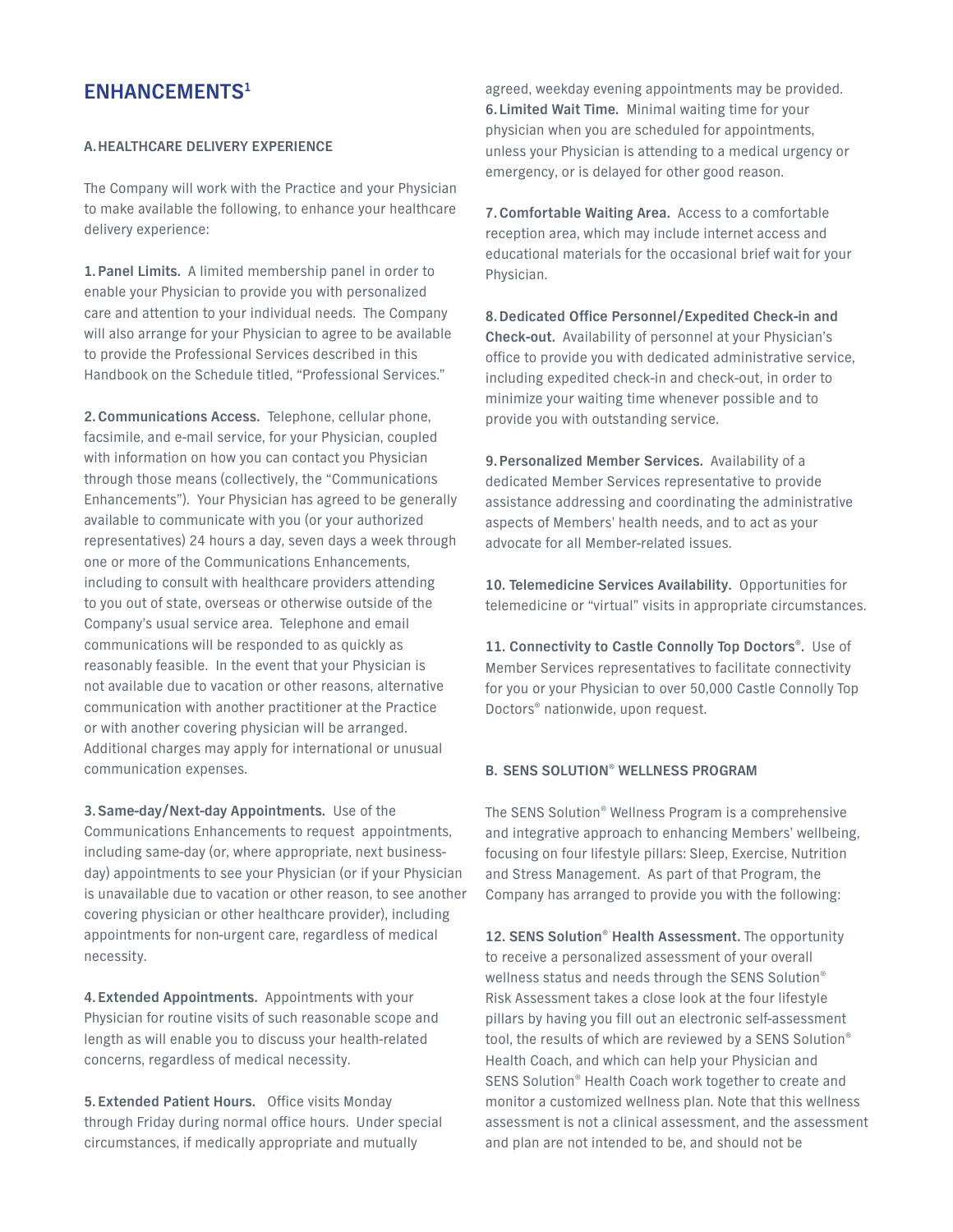construed as, a Welcome to Medicare exam or an annual covered wellness visit, exam, treatment or clinical service.

**13. SENS Solution**® **Health Coaching Program.** Access to a SENS Solution® Health Coach, who, utilizing the SENS Solution® Risk Assessment, will provide you with customized support and education, to help you identify and resolve potential barriers to a healthier lifestyle. If you participate in the SENS Solution® Health Coaching Program, your SENS Solution® Health Coach will consult with your Physician and help you achieve your wellness goals, one step at a time.

**14. Digital Health and Wellness Tips.** Tips and information to promote and facilitate wellness and a healthy lifestyle.

**15. Member Events.** Company-sponsored, and/or information about, wellness-related events in your community.

**16. Access to Discounts.** Discounts and special offers for wellness, healthy living and related services.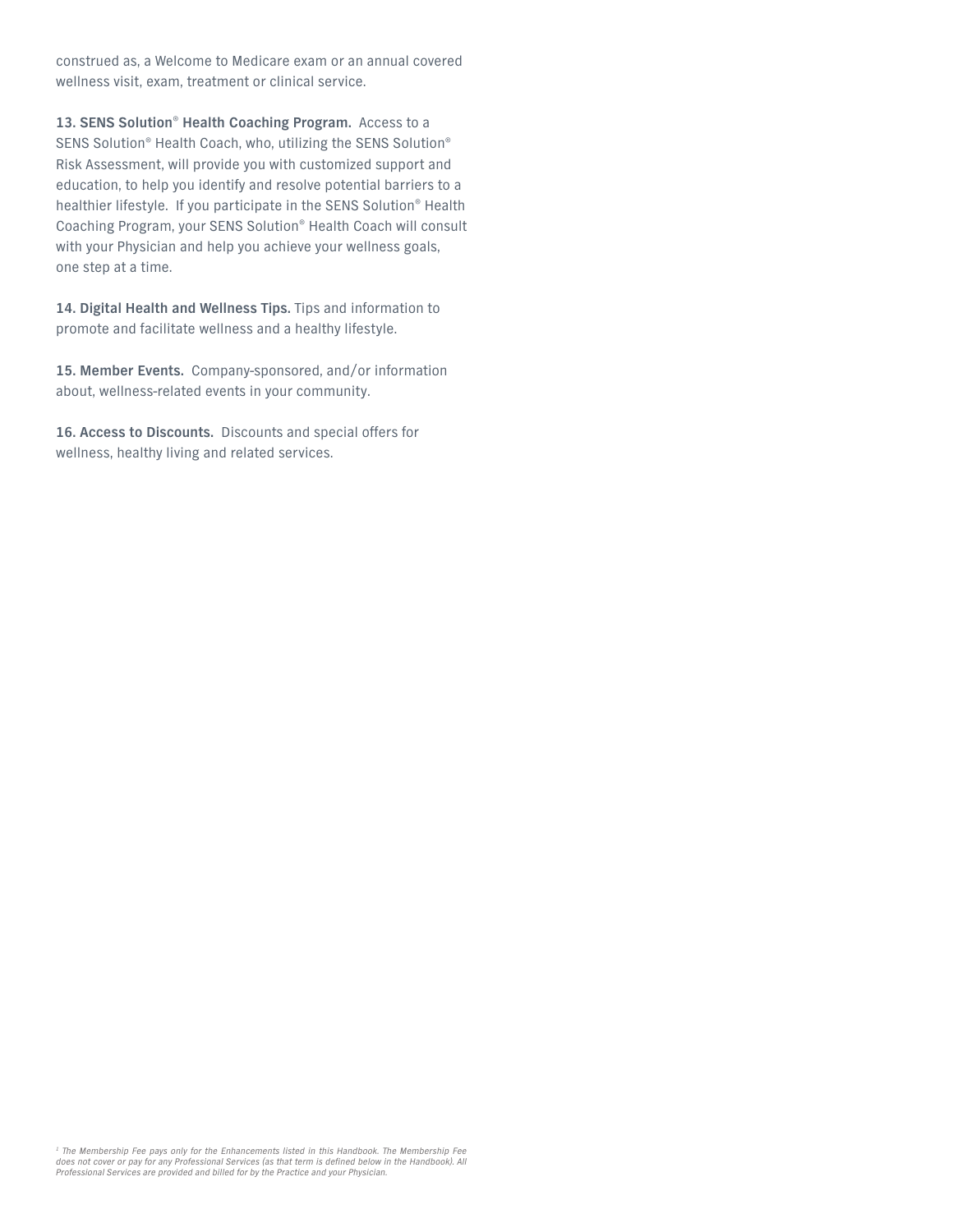# **PROFESSIONAL SERVICES**

Your Physician has agreed to be available to provide or assist in the following:

**1. Panel Limits.** Your Physician will limit the size of his membership panel, and will provide the Professional Services described on this Schedule ("Professional Services").

**2. 24/7 Availability.** Your Physician generally will be available to communicate with you (or your authorized representatives) 24 hours a day, seven days a week, through one or more of the Communications Enhancements, unless your Physician is unavailable due to vacation or other reason, in which case communication with another practitioner at the Practice or covering physician will be arranged. Additional charges may apply for international or unusual communication expenses.

**3. Same-Day/Next-Day Appointments.** You will be able to make same-day (or, where appropriate, next business-day) appointments to see your Physician (or if your Physician is unavailable due to vacation or other reason, to see a covering physician or other healthcare provider), including appointments for non-urgent care, regardless of medical necessity.

**4. Extended Patient Appointments.** Appointments with your Physician will be of such length as are reasonably necessary to review and discuss your medical concerns, regardless of medical necessity.

**5. Extended Patient Hours.** Your Physician will be available for office visits during normal office hours. Under special circumstances, if medically appropriate and mutually agreed, weekday evening appointments may be provided.

**6. Limited Wait Time.** Your Physician will use his best efforts to be available to you at the time of your scheduled appointments, with minimal waiting time, unless your Physician is attending to a medical urgency or emergency, or is delayed for other good reason.

**7. SENS Solution**® **Wellness Plan.** Upon your request, and with the benefit of your SENS Solution® Health Assessment, if applicable, your Physician will collaborate with your SENS Solution® Health Coach, to provide you with a personalized wellness plan, to be reviewed and updated at your annual visits and will consult with your SENS Solution® Health Coach regarding the health coaching support that would facilitate implementation of your wellness plan. The SENS Solution® Health Assessment is not a clinical assessment, and the assessment and wellness plan are not intended to be, or construed as, a Welcome to Medicare exam or an annual covered wellness visit, exam, treatment or clinical service. The preparation of the wellness plan is at no additional cost to you.

**8.Connectivity to Castle Connolly Top Doctors**®**.** Your Physician will have the ability to, when appropriate, consult with and provide referrals to Castle Connolly Top Doctors® nationwide, in connection with your care. Castle Connolly Medical Ltd. is a research organization, known for its America's Top Doctors® series, and its program identifying and listing over 50,000 Castle Connolly Top Doctors® nationwide.

**9.Care Navigation.** Your Physician, working with other practitioners, will, to the extent reasonably feasible, be involved in coordinating and helping to manage your medical care outside your Physician's office, including in the hospital, skilled nursing, rehabilitation and/or home setting. Your Physician will also conduct appropriate follow-up with respect to your specialist visits, and review the specialists' recommendations with you by phone, email or in-office discussion, upon your request.

**10. Prescription Facilitation.** Your Physician will fill your prescription refill requests by phone, fax, or electronically and will ensure that refill requests received during normal business hours and approved will be transmitted to your pharmacy on the same day.

**11. Test Result Communications.** Your Physician or Practice professional staff will communicate directly with you about your test results in a timely manner. Your Physician and Practice staff will take the extra step to let you know they care.

12. T**ravel Medical Services.** On request, your Physician will provide you with travel medical advice, either himself or by referral to a travel or infectious disease specialist. If you request, your Physician will also arrange for medivac services in appropriate situations. You will be required to pay the cost of any vaccines or medivac services.

**13. Virtual Visit/Telemedicine Services.** Your Physician or other Practice practitioners will provide you virtual visits via telemedicine access, if requested, to the extent that you are located in the State of New York and such visits are considered clinically appropriate and practicable, taking into consideration the technology available through the Practice.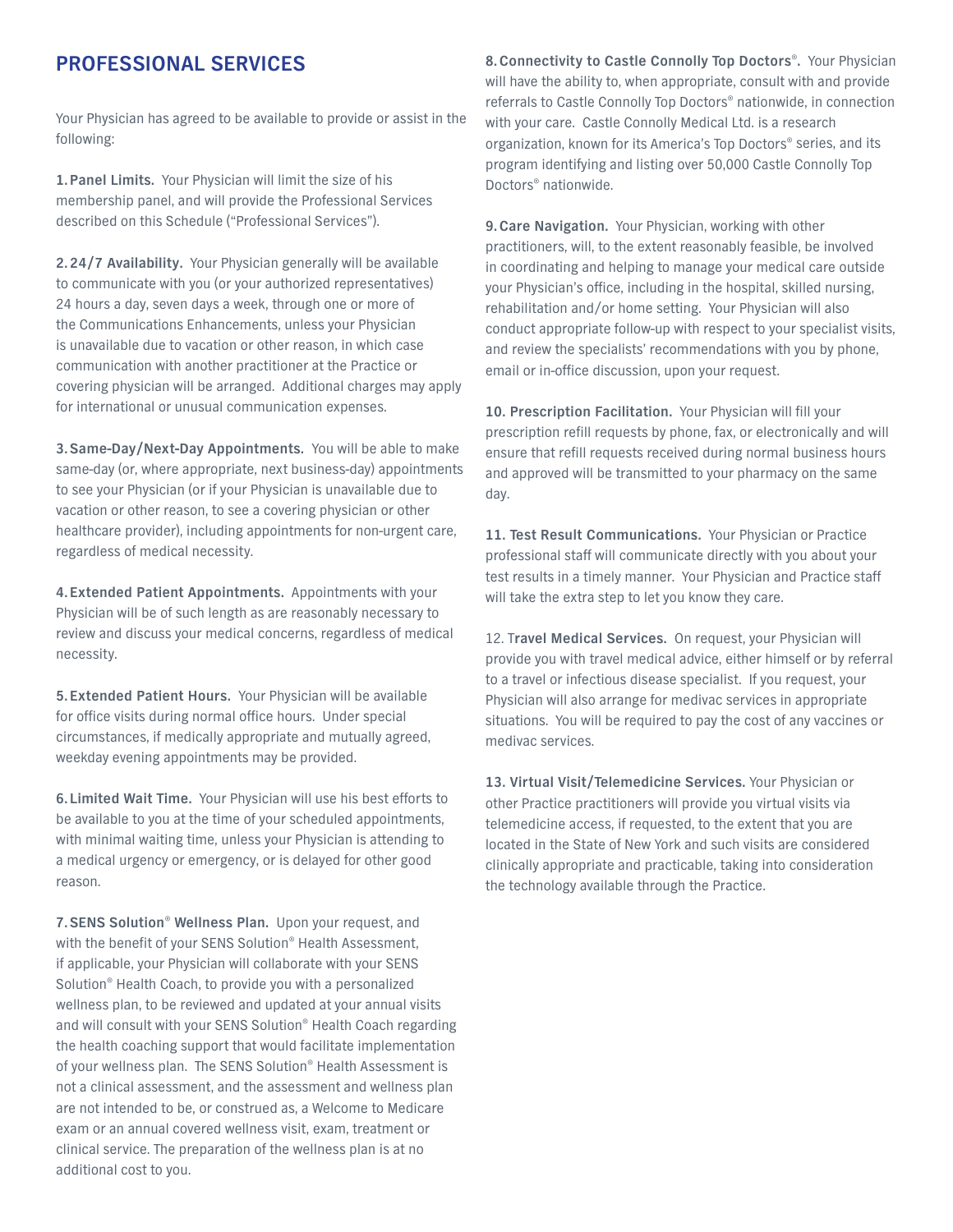# **ADDITIONAL TERMS**

**1. Family Coverage/Dependents.** You may elect family or dependent coverage under this Agreement as specified in the Membership Agreement. If you elect family or dependent coverage, then the term "you" in this Agreement refers to both you and your designated family members and/or dependents.

**2. Additional Charges.** Certain Enhancements may carry additional charges as set forth in this Handbook. If you elect to use an Enhancement that carries an additional charge, you agree to pay the additional charge.

#### **3. E-mail Communications.**

a. You authorize the Company, the Practice and your Physician to communicate with you by e-mail regarding your "protected health information" ("PHI") (as that term is defined in the Health Insurance Portability and Accountability Act of 1996 and its implementing regulations)("HIPAA") and other matters using the e-mail address you provide in the Membership Agreement.

b. In so agreeing, you acknowledge that:

i. E-mail is not a secure medium for sending or receiving PHI and accordingly, your emails may be read or otherwise accessed by a third party in transit. In particular, if you send or receive e-mail through your employer's e-mail system, your employer may have the right to review it; ii. Although the Company, the Practice and your Physician will make reasonable efforts to keep e-mail communications confidential and secure, neither the Company, nor the Practice, nor your Physician can assure or guaranty the confidentiality of e-mail communications; iii. In the discretion of the Practice and/or your Physician, e-mail communications may be made a part of your permanent medical record; and

iv. E-mail is not an appropriate means of communication regarding emergency or other time-sensitive issues or for inquiries regarding sensitive information.

c. Accordingly, you also agree that:

i. You will not use e-mail to communicate regarding emergencies or other time-sensitive issues, or to communicate regarding other sensitive information, but rather will communicate such information through one of the other communication means specified in this Handbook;

ii. If you do not receive a response to your e-mail message within two (2) days, you will use another means of communication to contact the Practice or your Physician; iii. Except where otherwise required by law, neither the Company, the Practice, nor your Physician shall be liable to you for any loss, cost, injury or expense caused by, or resulting from: (a) a delay in responding to you as a result of technical failures, including, but not limited to, technical failures attributable to any internet service provider, power

outages, failure of any electronic messaging software, failure to properly address e-mail messages, failure of the Company's computers or computer network, or faulty telephone or cable data transmission; (b) any interception of e-mail communications by a third party; or (c) your failure to comply with the guidelines regarding use of email communications set forth in this Section; and iv. The Practice may but is not obligated to keep copies of e-mail messages that you send to your Physician, or your Physician sends to you, and your Physician may include such messages in your medical record.

**4.Notices.** Except as provided in Section 3 of these Additional Terms, any communication required or permitted to be sent under this Agreement shall be in writing and sent via facsimile with confirmation of receipt, via recognized overnight courier, or via certified mail, return receipt requested (a) to the Company at the address as set forth on its website, https://ccphp.net, Attention: Company Administrator, and (b) to you at the address set forth on the signature page of the Membership Agreement. Either party may change its address by notifying the other party in accordance with this paragraph.

**5.Governing Law.** The Membership Agreement shall be governed by and construed in accordance with the laws of the State of New York, notwithstanding the principles of conflicts of laws.

**6.Waiver.** The failure of a party to insist upon strict adherence to any term of this Agreement on any occasion shall not be considered a waiver or deprive that party of the right thereafter to that term or any other term of this Agreement.

**7. Severability.** If any provision of this Agreement shall be declared invalid or illegal for any reason whatsoever, then notwithstanding such invalidity or illegality, the remaining terms and provisions of this Agreement shall remain in full force and effect in the same manner as if the invalid or illegal provision had not been contained herein.

**8. Counterpart as an Original.** This Agreement may be executed in more than one counterpart, and each executed counterpart shall be considered as the original.

**9. Rights Unaffected.** No amendment, supplement or termination of this Agreement shall affect or impair any rights or obligations which shall have theretofore matured hereunder.

**10. Interpretation of Syntax.** All references made and pronouns used herein shall be construed in the singular or plural, and in such gender, as the sense and circumstances require.

**11. Successors.** This Agreement shall be binding upon and shall inure to the benefit of the parties and their respective successors, assigns, heirs, executors and administrators.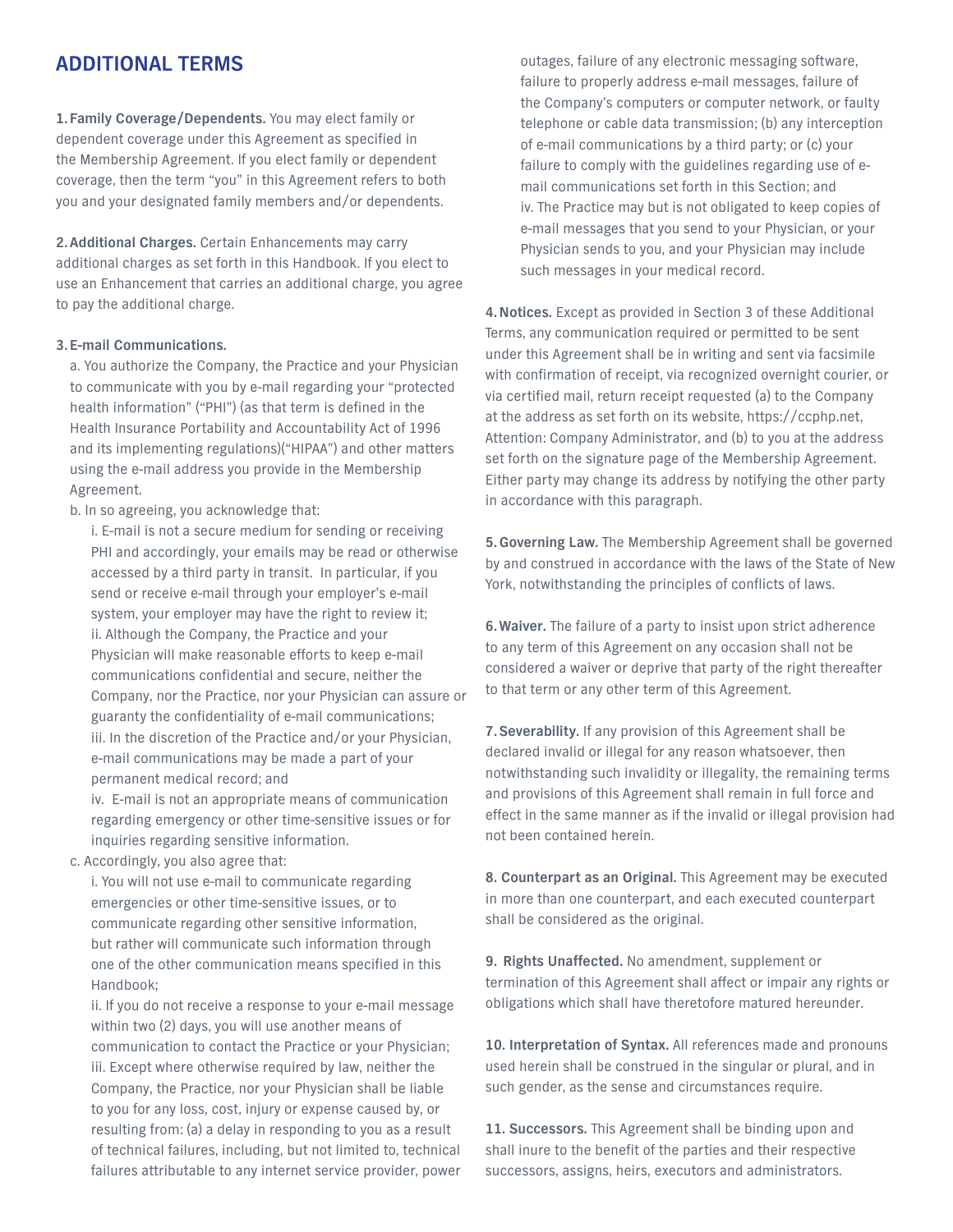**12. No Assignment.** You may not assign your rights, duties and obligations under this Agreement without the prior written consent of the Company, whose consent may be withheld for any reason. Any attempt to assign said rights, duties and obligations without the prior written consent of the Company shall be null and void and of no force or effect.

**13. Entire Agreement; Amendment.** The parties certify that the Membership Agreement, which includes the terms of this Handbook, contains the entire agreement of the parties regarding the subject matter of this Agreement and supersedes any currently existing agreement between the parties regarding said subject matter. This Agreement may not be changed orally, and may only be amended by an agreement in writing signed by the parties; except that the Company may amend the Membership Fee as of the start of any Renewal Year by giving you at least thirty (30) days' advance written notice, and may amend the Enhancements upon thirty (30) days' advance written notice at any time. Any amendment to the Enhancements shall be reflected in an amended Handbook, and any modified or additional Enhancements will be subject to such terms and conditions as are specified in the amended Handbook.